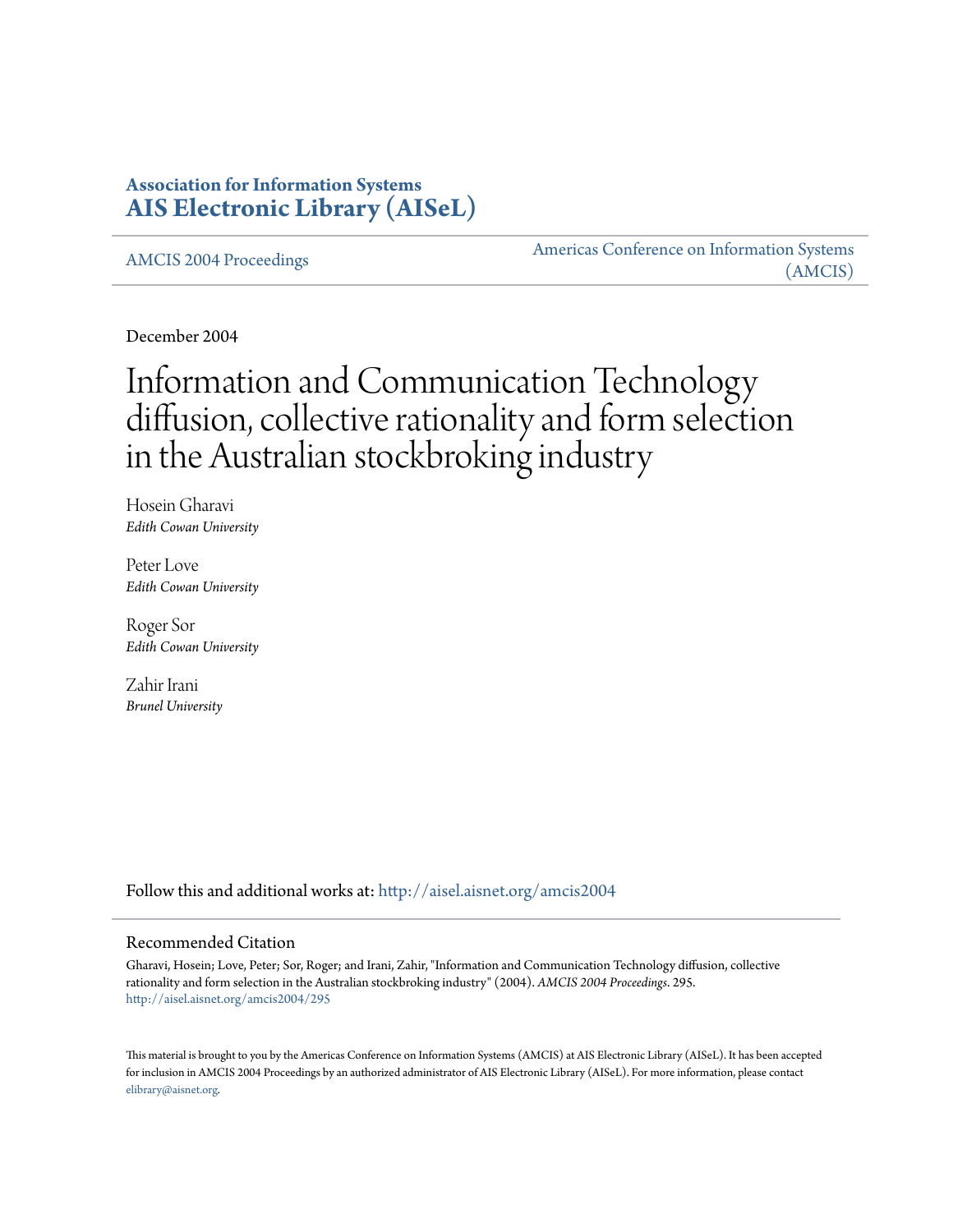# **Information and Communication Technology diffusion, collective rationality and form selection in the Australian stockbroking industry**

**Hosein Gharavi** School of Management Information Systems Edith Cowan University 100 Joondalup Drive, Joondalup, W.A. 6027, Australia h.gharavi@ecu.edu.au **Roger M.D. Sor** School of Management Information Systems Edith Cowan University

100 Joondalup Drive, Joondalup, W.A. 6027, Australia r.sor@ecu.edu.au

**Peter E.D. Love**  School of Management Information Systems Edith Cowan University 100 Joondalup Drive, Joondalup, W.A. 6027, Australia p.love@ecu.edu.au **Zahir Irani**  The Department of Information Systems and

Computing Brunel UniversityUxbridge, Middlesex, UB8 3PH, United Kingdom Zahir.Irani@brunel.ac.uk

#### **ABSTRACT**

Stockbroking firms have adopted information and communication technology (ICT) to improve their competitiveness and responsiveness to shifts in market conditions. This paper adopts an institutional approach to the Diffusion of Innovation (DOI) to examine the diffusion of ICT and associated changes in organizational structure in the Australian Stockbroking Industry. From an institutional perspective, changes experienced by a firm can be viewed as a process of individual adaptations running in parallel to the evolution of the business environment. The ability of the industry to adapt to ICT enabled change lies in the existence of resources and capabilities that managers build using organizational capabilities and the dynamics of industry structure. The logic behind this approach is founded on the notion that intensity in competition and rapid technological change has made organizational boundaries less permanent, which has resulted in firms networking and pooling their resources. To explore these networks and the concomitant institutional power relations, an adaptive framework of ICT is proposed. In this framework, to gain legitimacy, the interacting firms mimic each others practices thereby developing a standardised set of operating procedures.

#### **Keywords**

Information and communication technology, organizational change, institutionalism, stockbroking, organizational forms

#### **INTRODUCTION**

Many businesses are searching for approaches and models that will allow them to use Information and Communication Technology (ICT) to grow and prosper. Using ICT has been trialed in several organizational forms; traditional brick and mortar brokerage houses, virtual or e-brokers at the peak of the e-commerce bubble in the late 1990s, and finally the rise of hybrid brokers working in parallel with the virtual brokers. While the use of ICT has changed the way stockbrokers perform their functions, in principal the functions themselves have not changed. Stockbrokers still (1) act as information brokers by passing information between buyers and sellers; (2) broker transactions between financial institutions and buyers; and (3) advise both buyers and sellers.

The development of the Internet and Internet-based trading has transformed the way firms operate in the Australian stockbroking industry, particularly since the 1990s. The stockbroking industry is a prime example of a sector that has been profoundly impacted by the use of ICT (Bloch and Segev, 1996; Shankar, 2002). This has been achieved, firstly, by using more traditional applications such as Stock Exchange Automated Trading Systems (SEATS) and The Clearing House Electronic Subregister System (CHESS) (Shankar, 2002) and, then, by adopting Web-based applications that enable consumers and corporations to obtain information, advice, and compare prices. The elimination of the middlemen has resulted in stockbrokers having to adopt new innovative forms to survive the long-term changes of the industry.

Although one cannot deny the influence of Internet on the operations of the stockbrokers, it is safe to assume that, it is possible for a new technology to be widely acquired but only sparsely deployed among acquiring firms. When this happens,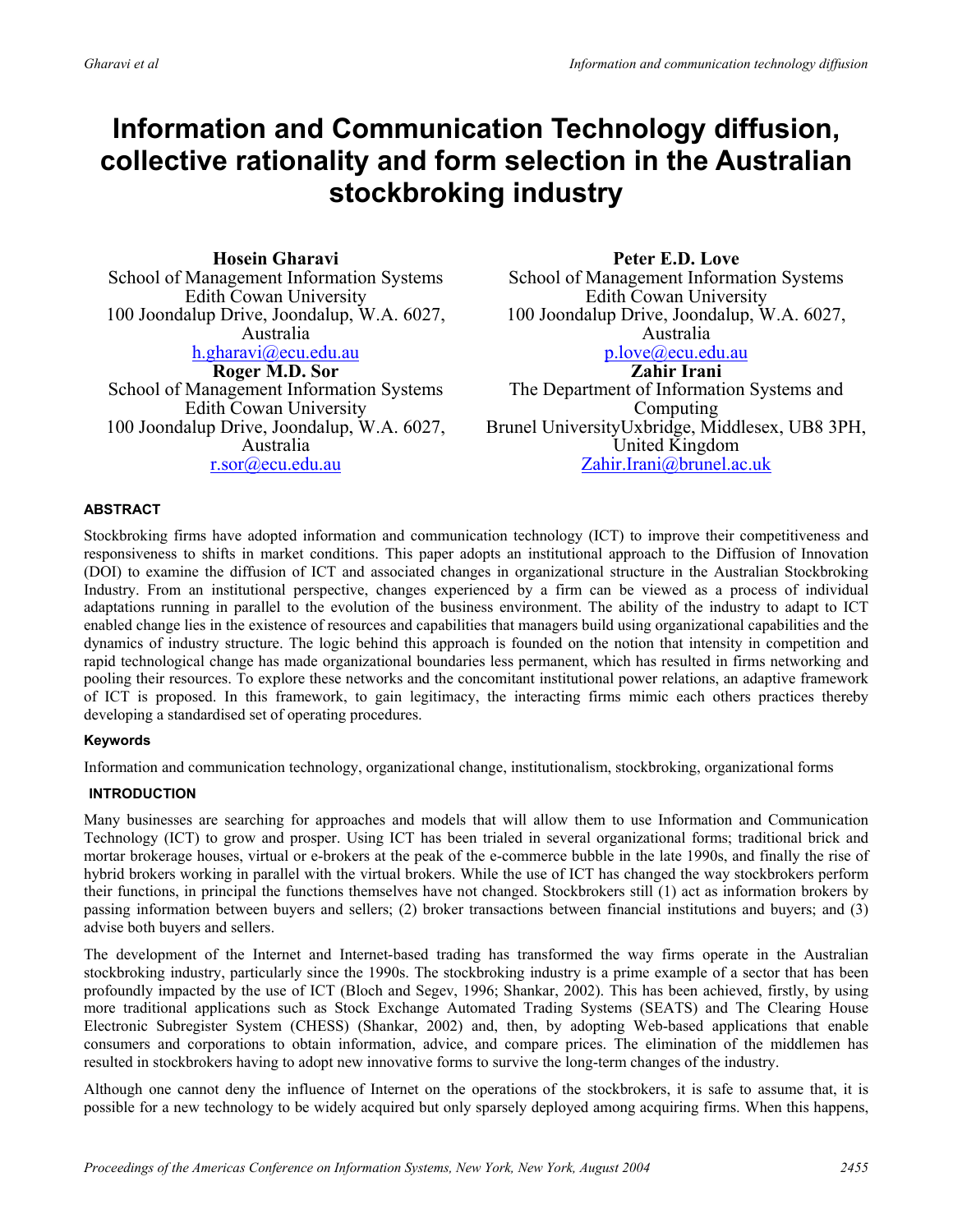the cumulative adoptions will vary depending on industry as well environmental characteristics. The use of cumulative acquisitions as the basis for diffusion modeling can present an illusory picture of the diffusion process when diffusion is not uniform. This leads to potentially erroneous judgments by vendors and prospective adopters about the robustness of the diffusion process already observed, and the technology's future prospects. Therefore to have a more accurate picture of how innovations are diffused and what factors influence the rate of diffusion, one needs to look beyond the classical notion of DOI based on a determinist approach to industry change, and instead explore interorganizational linkages as well as the notion of strategic choice with regard to interorganizational networks and the mutual influence of firms and inter-firm networks on the uptake of technology. The logic behind this approach is founded on the notion that intensity in competition and rapid technological change has made organizational boundaries less permanent, which has resulted in firms networking and pooling their resources. This means the extent and depth of DOI is not as straight forward as one might hope; rather, it is influenced by a number of internal as well as externally-induced factors. To explore these factors and the concomitant institutional power relations, an evolutionary framework of ICT is proposed. In this framework, to gain legitimacy as part of the industry and exist, interacting firms mimic each others practices thereby developing a standardised set of operating procedures.

This paper aims to make a contribution to previous literature by providing a conceptual framework for the relationship between firms and organizational-industry levels of innovation uptake. Within the above mentioned agenda, both classical DOI and an evolutionary approach to DOI are examined to explore the dynamics of industry structure, as stockbroking firms experiment with the ICT.

#### **DIFFUSION OF INNOVATION**

Diffusion is a special type of communication concerned with the spread of messages that are perceived as new ideas. Rogers (1983) defines diffusion as the process by which an innovation is communicated through certain channels over time among the members of a social system. Rogers (1983) also states that diffusion patterns are influenced by characteristics specific to the innovation and the adopter as well as being influenced by opinion leaders. The Individual Innovativeness theory (Rogers, 1983) states that individuals who are predisposed to being innovative will adopt an innovation earlier than those who are less predisposed. On one extreme of the distribution are the Innovators. Innovators are the risk takers and pioneers who adopt an innovation very early in the diffusion process. At the other extreme are the Laggards who resist adopting an innovation until rather late in the diffusion process, if ever. Rogers (1983), reveals three important ways in which the adoption of interactive communications differs from that of previous innovations. 1) A critical mass of adopters is needed to convince the "mainstream" to adopt the new change. 2) Regular and frequent use is necessary to ensure success of the diffusion effort. 3) Communication technologies are tools that can be applied in different ways and for different purposes and are part of a dynamic process that may involve change, modification and reinvention by individual adopters

Once innovation is diffused in an industry, the resultant change in industry structure is associated with the development of new inter-firm networks (i.e. systems of relations between groups of firms that go beyond simple market exchanges and enable organizations to enter long term relational contracting without the fear of opportunism). Rogers (1991, 1995) further suggests that inter-firm networks or cliques of firms occupy a position and operate parallel to the influence of markets and, therefore, have an advantage in managing transaction costs. These advantages include lowering the chances of opportunistic behaviour on part of the firms in the industry and also promoting trust and protocols that safeguard trust and the cohesive relationships of firms in a value network. This is especially the case when the networks consist of a set of stable long-term relationships between small numbers of firms developed before long term relational contracting can emerge.

One point that Rogers fails to mention is the notion of strategic choice. In addition the DOI approach put forward by Rogers (1995), neglects the fact that firms tend to experiment with a number of structural options, whilst also conforming to the overall macro protocols that manage an industry. There is a conscious attempt to harmonize personal as well as industry needs and 'interests'. Once the overall industry interests are met, firms tend to differentiate themselves from others based on the available resources in the industry (Havemann, 1993a). Thus diffusion of innovation is not always a 'one way', push mechanism in the sense that the way industry is run is always pushed down the chain of command and adhered to by all the members. Rather in some cases and especially with the usage of IT, smaller firms can shift the balance of power to themselves and thus the players in the network need to change their role and strategy from a push to pull (McMaster, Vidgen, & Wastell et al, 1999).

#### **Evolutionary diffusion: The process of selection and imitation**

Organizational evolution and evolutionary DOI focus on the development of organizational forms over time. According to Hannan *et al*. (1989), controlled change is problematic due to the unpredictability of the future environmental states. The arguments of relative inertia and/or uncontrollability of organizational change imply that every match at a given point in time between the environment and organizational form can be considered on average as a series of selections from a number of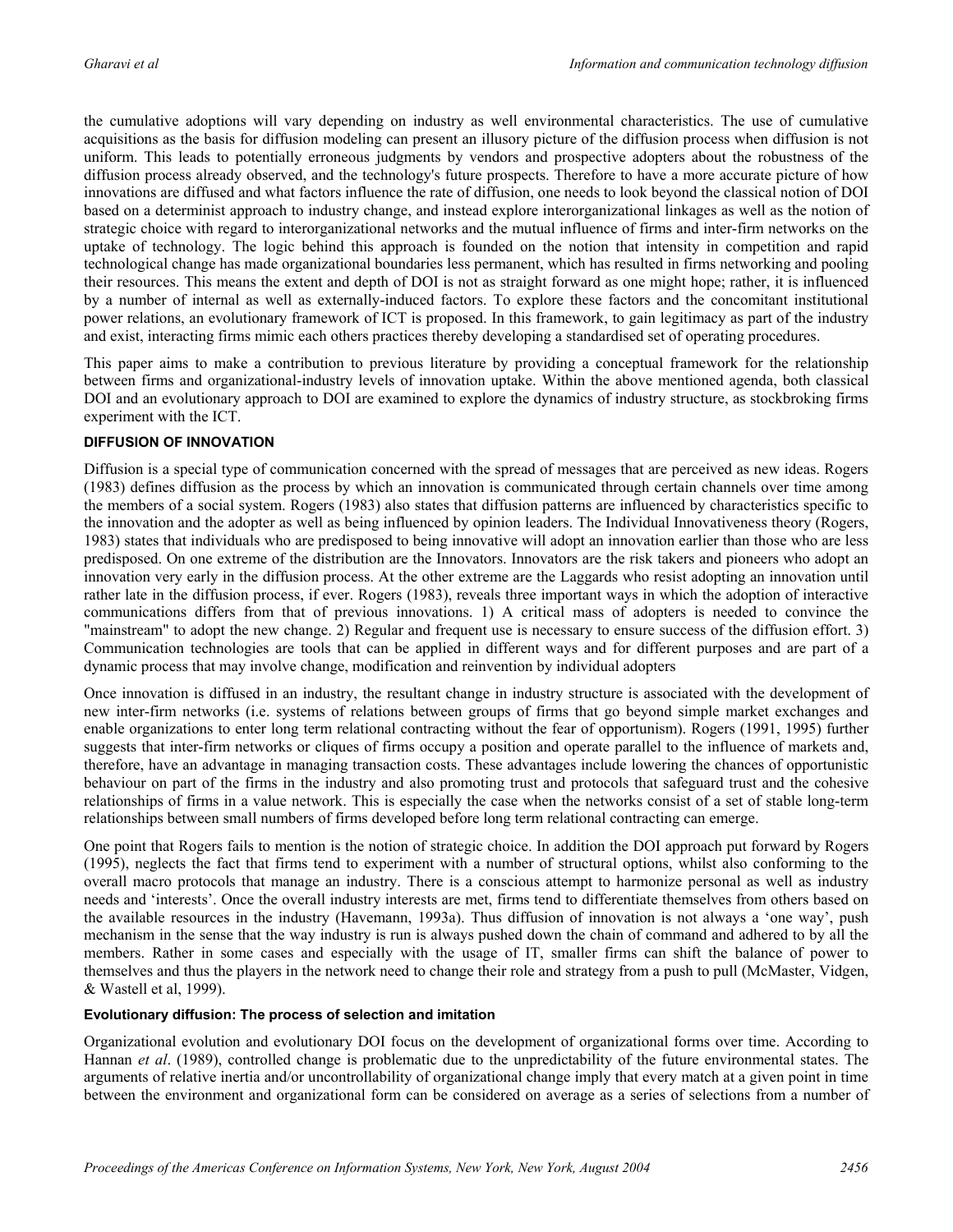options (Boon *et al*., 1995:p.267). In other words, the environment is very specific in its selection and retention. Regulation and protocols in the institutional context are reflections of entry barriers that each industry develops to control the inflow of newcomers. Through the process of selection, firms and industries become locked into distinctive governance structures, and which means that the process of change experienced is different from that which would be experienced under the hierarchical approaches of rationalist economics. This is because the:

- The nature of firms as economic actors, and in particular the degree to which they are diversified or focused, depends on their position in the power hierarchy of the industry.
- The extent to which firms are involved in obligation networks, joint ventures and associations or compete as individuals depend on the role of networks and to what extent the firm is able to change or rather differentiate itself (Whittington, 1998).

Once the form has been selected, in order to survive and innovate, each firm occupies a position in a web of strongly complementary technical relationships that give rise to networks where issues such as compatibility and standardisation become essential. This in turn gives rise to incremental technical improvements. This process is continuous and once the forces that influence these dynamics are identified, they can later be used to identify issues that explain the changes as a result of ICT evolution. Therefore, diffusion becomes spread through mimicking the practices of others. This is in line with the institutional approach of Havemann (1993a) where practices become diffused through organizations as they gain more legitimacy. The conceptual framework to analyse the industry dynamics in the stockbroking industry can be seen in Figure 1 below.



### **Figure1: Industry dynamics - industry and cluster levels**

As figure 1 indicates, the evolutionary approach looks at the diffusion at two levels. First an industry level emphasising on the macro aspect of inter-firm dynamics and later develops the argument to encompass the cluster level of analysis. The term 'cluster' refers to a structure where the stock brokers act as intermediary between the demand and supply side of the market.

The change in the industry after the initial selection mechanism takes a more institutional approach. Institutional theory adopts an open system perspective: organizations are strongly influenced by their environments. But not only are competitive forces and efficiency-based forces at work, socially constructed belief and rule systems also exercise enormous control over organizations – in the way that they are structured and how they carry out their work (Scott, 1990). As belief systems and norms vary over time and place, institutional concepts provide a means to study organizational emergence and change. Institutional theory is usually regarded as an explanation of the similarity (isomorphism) and stability of organizational arrangements in a given population or field of originations. Institutional theory contains insights and suggestions that, when elaborated, provide a model of change that links organizational context and inter-organizational dynamics (Haveman, 1993a).

In researching institutional theory and the study of organizations, Zucker (1977: 727-728) and Meyer and Rowan (1977: 346) described institutions being socially constructed templates for action, generated and maintained through ongoing interactions. From this perspective, actors create institutions through a history of negotiations that lead to `shared typifications' or generalized expectations and interpretations of behavior (Lyyntinen, 2002). The patterned relations and actions that emerge from this process gradually acquire the moral and ontological status of taken-for-granted facts, which, in turn, shape future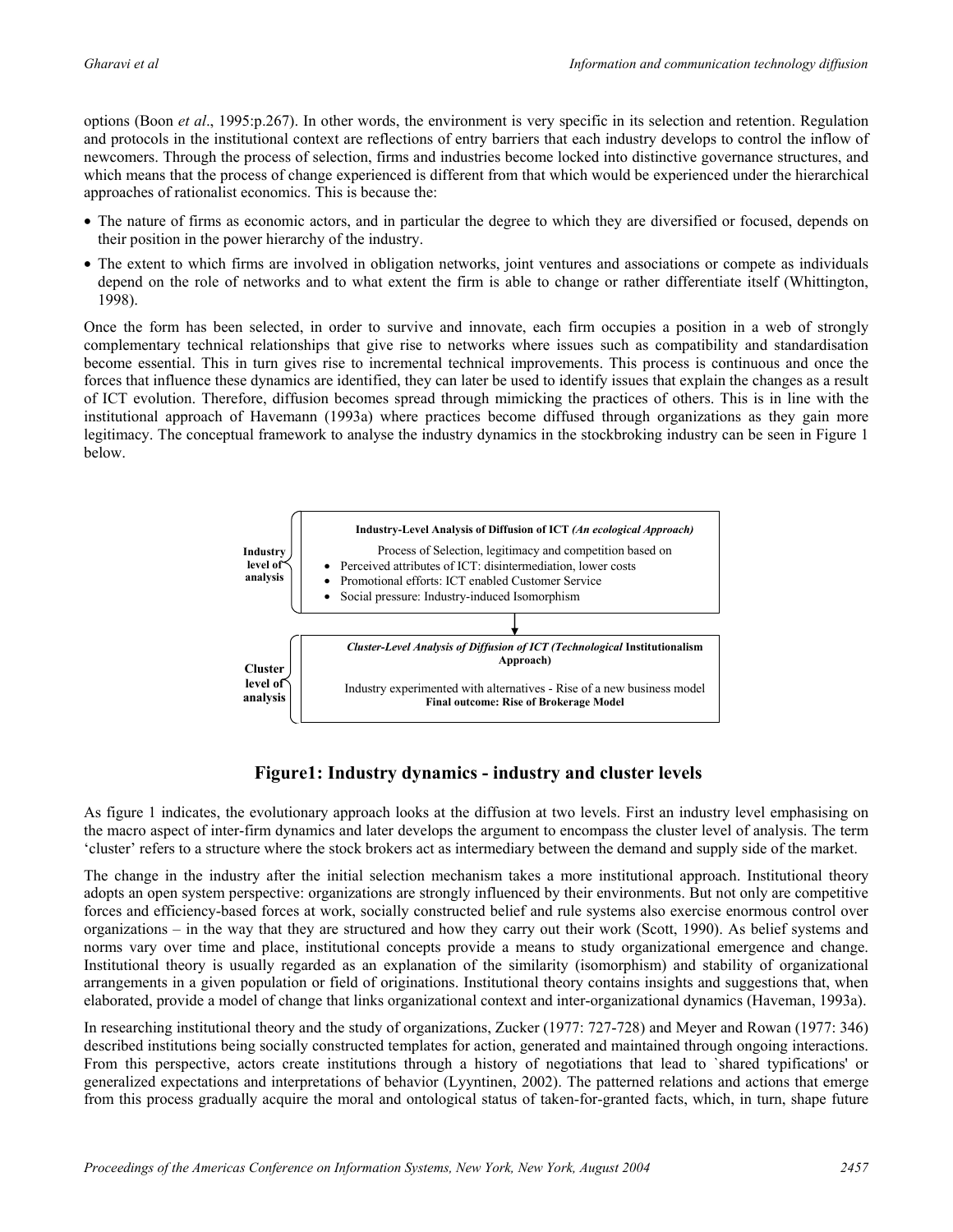interactions and negotiations (Myer and Rowan, 1977). Institutional theory is based on the notion that organizations must convince the industry and its members that they are legitimate entities worthy of support in order to survive (Meyer and Rowan, 1977). To gain this legitimacy, organizations create protocols about their operations, through the perpetuation of symbolic and ceremonial activities and stories about their activities (Haveman, 1993b). Organizations, concerned with survival and their legitimacy, take on forms to conform to socially accepted notions of what is appropriate (Haveman, 1993a).

#### **THE AUSTRALIAN STOCKBROKING INDUSTRY**

By the late 1990s, most Australian stockbrokers were automated and had begun to use computers to replace floor traders. Traditionally, floor traders take phone and computer orders from the brokers, and negotiate trades with stock specialists at trading stations on the trading floor. Nowadays, the Internet orders placed by the clients are first processed and authorised through the stock brokers' computer system before being put automatically on the stock exchange's computer system (Aitken, et.al, 2000). In Australia, Commsec, E-Trade, Westpac and Merrill Lynch-HSBC (Australia) Ltd are major Internet stockbrokers. This list is by no means exhaustive because various investment houses also offer exclusive stockbroking services for private clients. Most of these brokers offer Internet financial summaries, in addition to personalised investment services (Shankar, 2002).

Before today's extensive use of Internet, traditional brokerage houses that operated on expensive brick and mortar delivery platforms dominated the retail brokerage market. These firms charged high prices to the customers, but offered relatively little convenience. With the advent of the Internet however, came the new breed of brokerage service providers, who have made stockbroking a commodity (Burgess, et.al. 2001). The online brokers empower clients to trade online, and offer the customer benefits through increased convenience and greater access to information at significantly reduced costs. In 1987, the Australian Stock Exchange (ASX) initiated a system called SEATS, which was a system that first allowed a limited range of computer based trading in the ASX. This was active computer use in the industry prior to Internet. This major change was followed by CHESS being implemented in two phases in 1994 and 1997, respectively. CHESS is intended to transfer the title or legal ownership of securities between buyers and sellers. At the same time it facilitates the transfer of money for these securities between the CHESS participants, e.g. stockbrokers, institutional investors and settlement agents (Shankar, 2002; Yang, et.al, 2000). The computerisation of the stockbroking has freed the brokers of a small number of contracts and has allowed them to join bigger entities and, thus, have access to far more information than before.

In this regard, the implementation of CHESS caused several difficulties for brokers. They lead to:

- A need to invest a great deal in IS/IT access transactions within their organizations;
- A need to learn the skills necessary to take advantage of the possibilities in the new business environment; and
- A need to formulate a strategic business model that would allow them to not only survive but also to grow and prosper.

#### **THE PROPOSED FRAMEWORK**

The ASX, as the main governing body in the Australian Stock Market, requires that existing and new entrants in the stockbroking industry be a member of CHESS. Membership of CHESS means adhering to a number of other legal requirements imposed on the members within the industry. This is in addition to the institutional or group requirements that industries and networks have. Once the members of the industry adhere to these rules they are allowed to be different i.e. differentiate themselves within the existing requirements and boundaries and to compete to gain competitive advantage over their peers.

A review of the literature (CCLC, 2003; Zimmermann and Koerner, 1999; Smits, et.al, 1998; Aitken, et.al., 2000; Shankar, 2002; ASIC, 2003; ASIC, 2000; Sahut, 2003) suggests that industry factors affect the diffusion of ICT in the stockbroking industry acting both singularly and in concert. These factors include the:

- Then extant technology (presence of SEATS and CHESS and the rules that accompanied with membership of CHESS).
- Trigger for the introduction of the ICT (in the mid 1990s ICT was first used to speed up the transaction and also in the long term to be used for international stock trading); and
- Inter-firm relationships (an organization's ties to other organizations can either broaden or restrict its awareness of environmental trends and may also expose it to various adaptive responses employed elsewhere in the industry. Depending on its structure, an organization's network can thus either ameliorate or exacerbate the uncertainty created by environmental changes and affect the organization's ability to successfully adapt).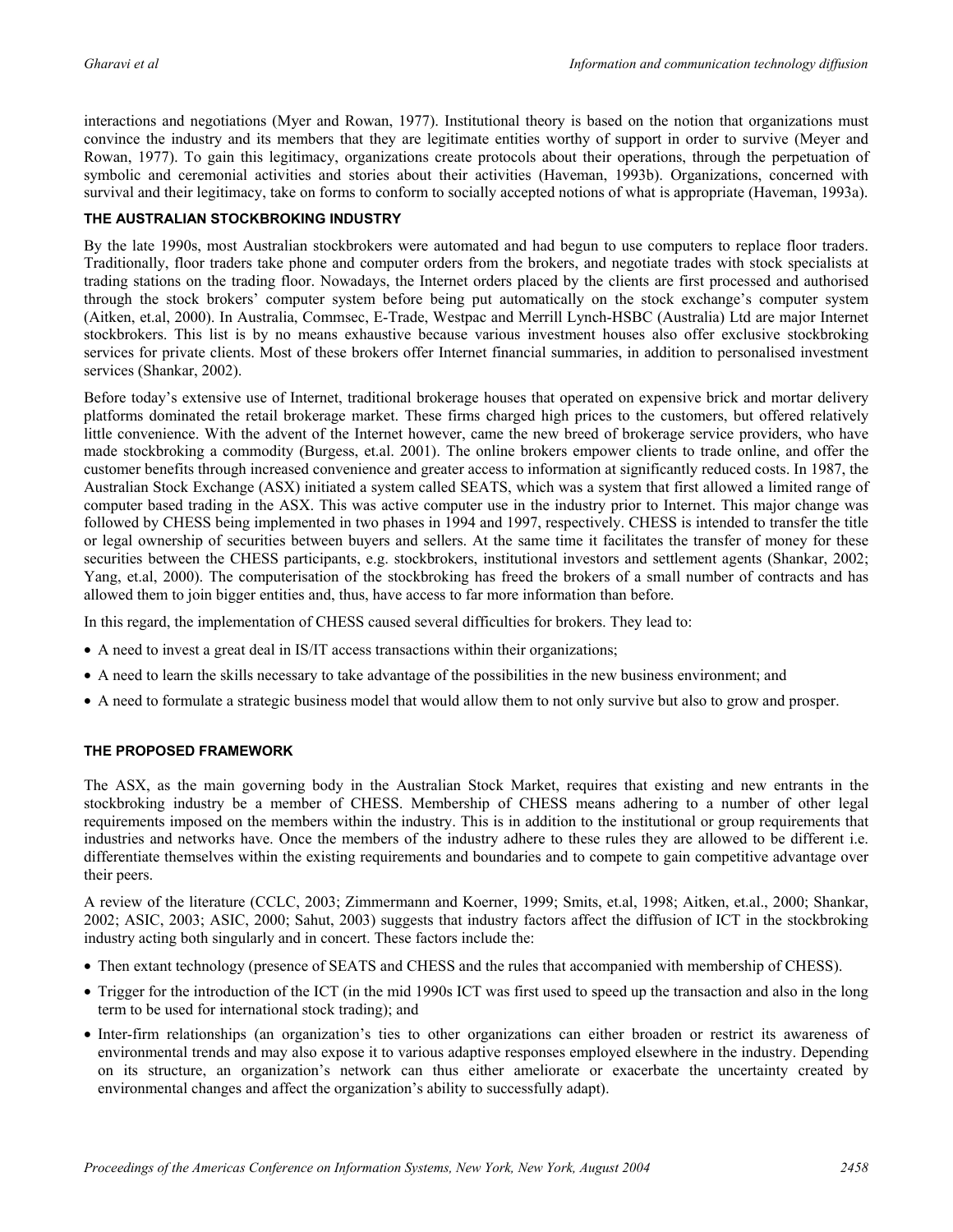The framework in figure 2 addresses the role of dominant players in the industry, but at the same time acknowledges the possibility of firms internally adapting to change in the short and long-term. This conscious, dynamic survival is the main characteristic of the argument for partial equilibrium set forth by Hannan *et al*. (2003), in which organizational survival becomes a consequence of internal as well as external adaptation based on a mixture of imitation and innovation. Once organizations have changed in such a way that they are deemed suitable for the new environment, they can remain in the environment. On the other hand, organizational disappearance (death) represents a mechanism of externally induced selection processes through a reassignment of resources, thus provoking the death of less-adapted brokers (Tushman et.al., 1998; Dobrev, et.al. 2000) (Figure 2 below).

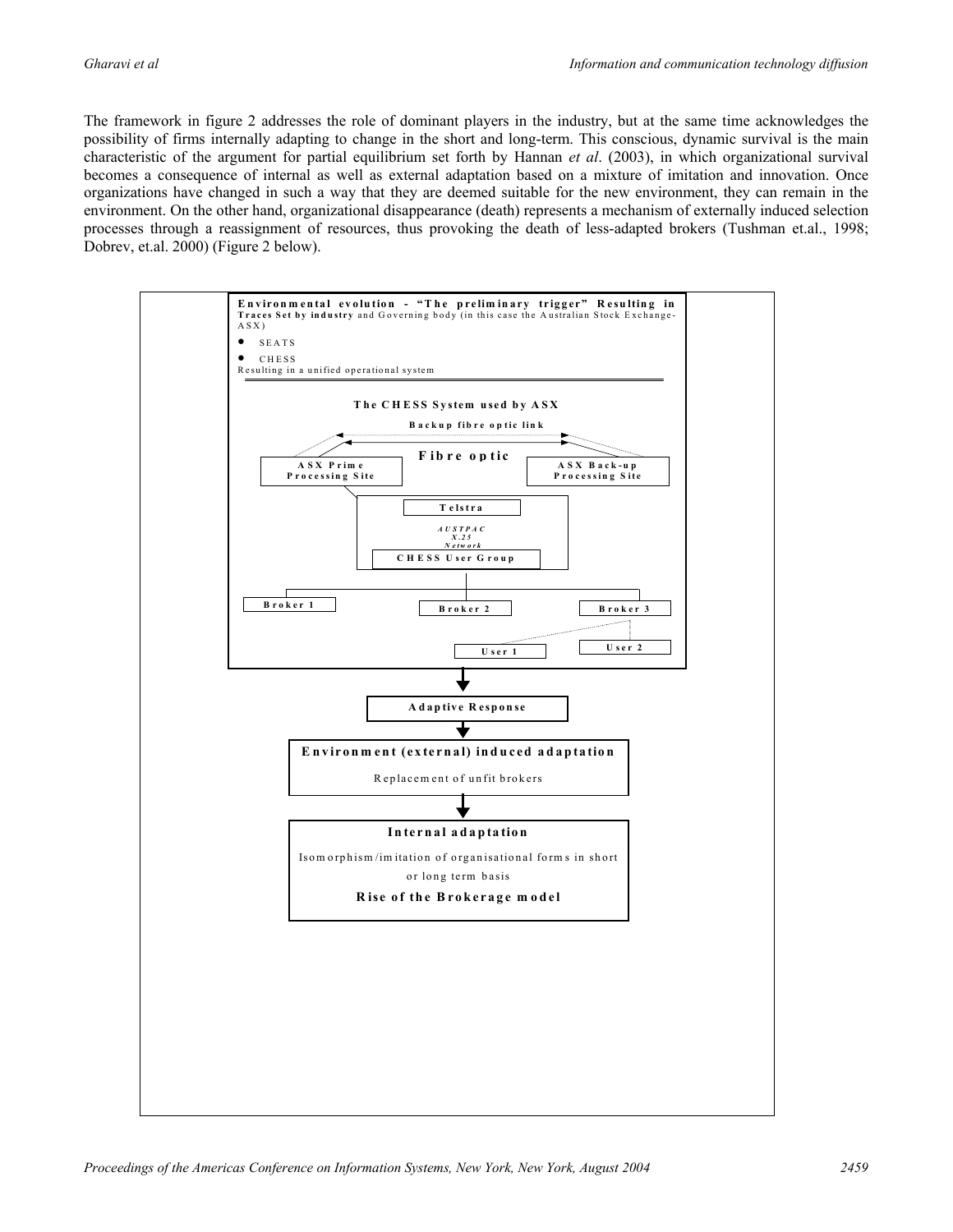#### **Figure 2: The proposed ICT diffusion framework showing the industry & cluster dynamics**

Consider a hypothetical case where a stock broking firm decides that a strategic move would be to transform its business into an entity offering services to a very distinct group of customers. To achieve this, the first move is to offer the big suppliers such as the brokerage and discount wholesalers, banks, and investment firms services as a middleman. The stock broking firm can also negotiate with all the new suppliers of products and the other services offering them access to new clients. Secondly the stockbroker also takes advantage of ICT as the mode of communication in geographically dispersed locations by allying itself with brokers that serve small regional communities and in return provide the technological platform for the regional brokers, offering them access to information and resources they need to continue their previous operations. Therefore it is safe to assume that ICT provides a number of options as far as partners and the potential customer base is concerned.

Whilst ICT provides a wide range opportunities for cooperation between brokers, it also acts as a unifier of practice with ASX implementing SEAT and CHESS and the majority of the brokers using one or two specific ICT platform for compatibility. This constant move between determinism and strategic choice (autonomy in the form of selection based on partners and potential customer base options) will shape the firms in such a way that although they look similar as far as the basic business model is concerned, their operations become vastly different. From the diagram below (Figure 3), it can be seen that once technology is diffused at the industry level, coupled with further development of the communication technologies, stock brokers retain a broker business model where they act as intermediaries between various firms in the value system; however within the predefined constraint (i.e. the broker business model) they differentiate themselves by having a more focused business strategy or a generalist approach catering to a wide variety of customers. In the Australian stockbroking industry, although brokerage is the base model of the industry, brokers can be categorized in terms of the kind of service they provide. In essence;

- Full service (advisory) stockbrokers
- Non-advisory stockbrokers

Full service brokers offer advice on buying and selling shares, make recommendations and provide research. They also offer other investments such as options, debentures and bonds and compile tailored investment plans. As full service brokers offer advice and other services investors generally pay a higher brokerage fee to buy and sell shares. In case of non advisory brokerage, they offer no recommendations or advice regarding the appropriateness of an investor's decision; consequently their brokerage fees tend to be lower than that of a full service stockbroker. Non-advisory stockbrokers can either operate only on phone or with Internet. Therefore in essence the basic operation of the stockbroker is to provide an intermediary function between customers and other members of the value system involved in stock transactions. However after having this basic characteristic each stockbroker tends to differentiate itself based on the type of technology it uses and also the level of service it provides (Haveman, 1993a; Haveman, 1992).



**Figure 3: Diffusion of technology at industry and cluster level**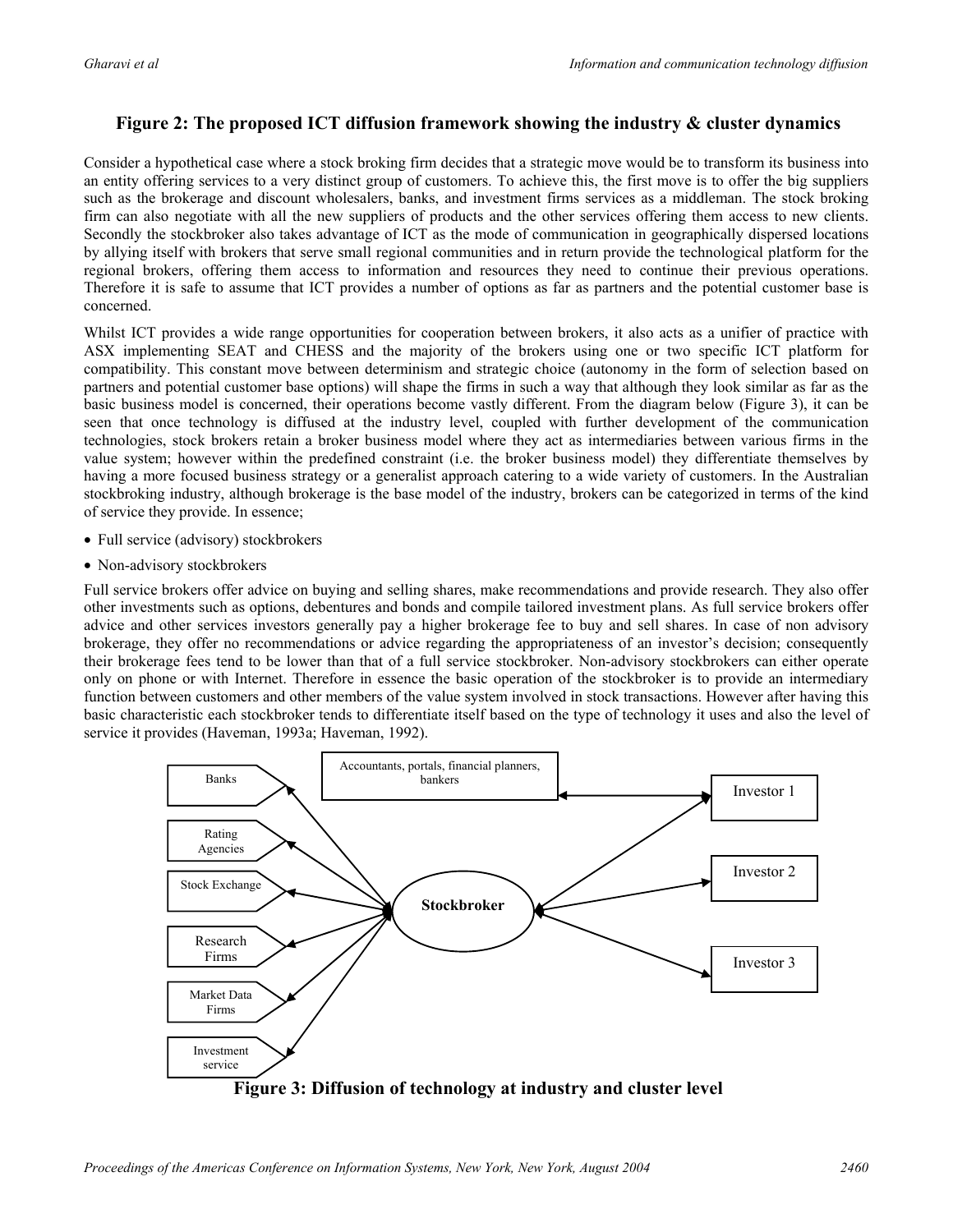The framework in this paper proposes that although isomorphism is argued to be the outcome of institutional change, nevertheless, it is believed that ICT will allow diversity among organizational forms. Diversity is essential for changing institutional norms. This is in contrast to DiMaggio and Powell (1983) who discussed isomorphism based on the assumption that organizations become increasingly similar through institutional forces. Their primary focus is on the maintenance of institutional norms through coercive, mimetic, and normative processes. In doing so, they have ignored organizational diversity and its role on future organization change (Haveman 1992).

#### **DISCUSSION**

In the proposed framework, the aim was to develop an institutional aspect of diffusion of innovation. The approach would proceed from a different set of ideas from Rogers' diffusion of innovation theory and the schools of thought within this theoretical realm. In this paper the emphasis was on the experimentation and cooperation rather that coercive action by bigger actors to dictate rules and regulations" (McMaster, Vidgen&Wastell, 1997:65). In this regard, diffusion of innovation is not always a push mechanism in a sense that the way industry is run is always pushed down the chain of command and adhered to by all the members. Rather in some cases and especially with the usage of IT smaller firms can shift the balance of power to themselves and thus the players in the network need to change their role and strategy from a push to pull (McMater et al., 1997).

As the framework indicates in (figure 2), from a macro perspective, the initial trigger for change (being the adoption and integration of Internet in most of the stock transaction processes) results in setting a uniform working platform that sets the boundary within which change can take place. In the case of the stockbrokers, the ASX implemented SEATS followed by CHESS to eliminate traditional floor trading and speed up the transactions by using ICT. However once the macro limits, such as uniform technology is in place, firms actively seek to differentiate themselves. One way is to develop a cluster-like cooperation where the broker acts as a go-between for the players in the industry, and provides services at a lower cost. This is in sharp contrast to the time when the strategy had to be developed in-house at a higher price by the brokerage houses.

In terms of cluster level change, diffusion occurs in a predetermined set of norms. In a sense the industry has already chosen the right path for the firms, and the "right way" of operating is predetermined for its entire members. However, within these predetermined norms, firms have the strategic choice of being selective to ensure their differentiation from other participants in the industry. This constant move between determinism and strategic choice (autonomy in form selection), coupled with further development of the communication technologies will result in the inter-organizational ties between firms in the industry being strengthened. Over time, these "technology-induced embedded" relationships (Granovetter, 1985) accumulate into a network or a cluster of firms connected together to deliver the final product/service to end consumers (Granovetter, et.al., 2000). This is how value networks or ICT enabled alliances are formed. These dictate the way that new technologies are diffused in the industry. Therefore, diffusion of ICT can be regarded as a phenomenon exceeding the rationalistic assumption of markets and encompasses relationships that influence the choice(s) of diffusion.

In the Australian stockbroking industry, although brokerage is the base model of the industry, they are divided based on the kind of service they provide. In essence the basic dichotomy is based on the extent of service that brokers provide. This means there are two basic brokerage options one being a full service (advisory) stockbrokerage and a non-advisory brokerage. Full service brokers offer advice on buying and selling shares make recommendations and provide research. They also offer other investments such as options, debentures and bonds and compile tailored investment plans. As full service brokers offer advice and other services you generally pay a higher brokerage fee to buy and sell shares. In case of non advisory brokerage, they offer no recommendations or advice regarding the appropriateness of your decision; consequently their brokerage fees tend to be lower than that of a full service stockbroker. Non-advisory stockbrokers can either operate only on phone or with Internet. Therefore in essence the basic operation of the stockbroker is to provide an intermediary function between customers and other members of the value system involved in stock transactions. Based on the above one can regard the diffusion of the ICT into stockbroking firms, as the result of conscious decisions made on behalf of the brokers based on the resources and linkages they have had in doing business.

#### **CONCLUSION**

This paper looks at the consequences and opportunities created as a result of ICT diffusion in the stockbroking industry, from an institutionalist perspective. As mentioned earlier, ICT creates an environment where the old ways of operating no longer applies and new rules have to be developed. These new rules set the conditions within which organizations can operate, within which management can make strategic choices. The proposed framework examined the structure and governance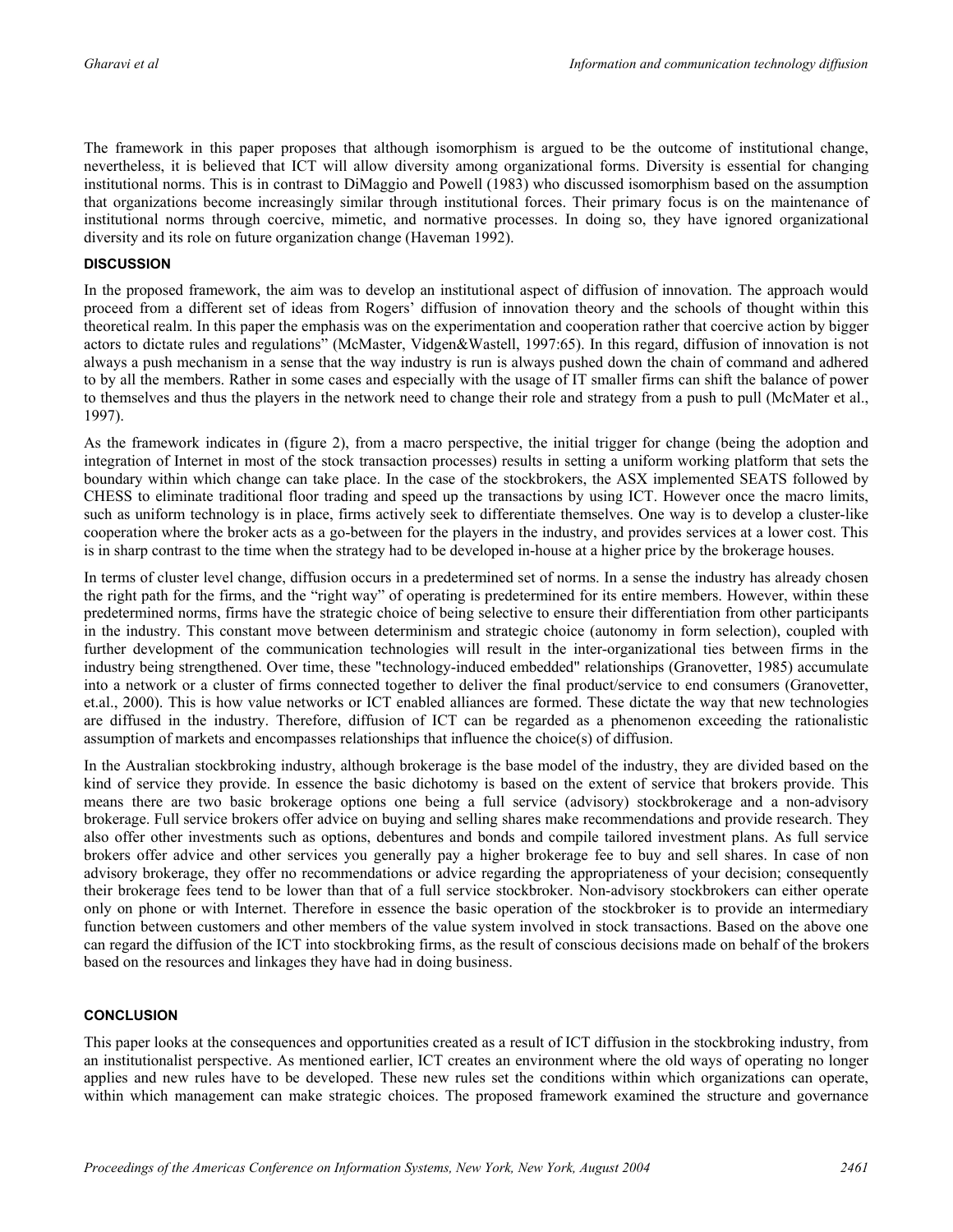mechanism of the industry by examining the role of ASX and the influence of SEATS and CHESS on the marketplace. It also acknowledges the social context (i.e. role of technology and change in the niches) and economic outcome of change (i.e., role of inter-organizational relationships and power relations between the dominant and small brokers). It is suggested that the ICT diffusion framework for the stockbroking industry presented can be used by the industry leaders to actively shape the adaptive trajectory of their firms. These industry leaders can in turn define the way the industry is and should be. They provide blueprints for organizations by specifying the forms and procedures an organization of a particular type should adopt if it is to be seen as a member-in-good-standing of its class.

#### **REFERENCES**

- 1. Aitken, M. J., Muthusamy, J., & Wong, K. L. (2000). The Impact of Broker's Recommendations: Australian Evidence.
- 2. ASIC. (2000). Survey of online trading websites. Sydney: Australian Securities & Investment Commission.
- 3. ASIC. (2003). Annual Assessment (S-794C) Report: Australian Stock Exchange LImited and ASX Futures Exchange Pty Limited. Sydney: Australian Securities & Investment Commission.
- 4. Bloch, M., & Segev, A. (1996). The Impact of Electronic Commerce on the Travel Industry: An analysis methodology and case study. Fisher Centre for Information technology and Management Working paper
- 5. Burgess, L., Cooper, J., & Alcock, C. (2001). The Adoption of the Web as a Marketing Tool by Regional Tourism Associations (RTAs) in Australia, Coffs Harbour, NSW
- 6. CCLC. (2003). A report to ASIC on the finance and mortgage broker industry. Sydney: Consumer Credit Legasl Centre NSW Inc & Australian Securities & Investment Commission Annual.
- 7. Dobrev, S. D., Kim, T. Y., & Carroll, G. R. (2000). Niche and scale in organizational evolution: A unified empirical model of automobile manufacturers in the US 1885-1981.
- 8. Granovetter, M. (1985). Economic Action and Social Structure: The Problem of Embeddedness. American Journal of Sociology, 91, 481-510.
- 9. Granovetter, M., Castilla, E., Hwang, H., & Granovetter, E. (2000). Social Networks in Silicon Valley. In C. M. Lee, W. F. Miller, M. G. Hancock & H. S. Rowen (Eds.), (pp. 218-247). Stanford: Stanford University Press.
- 10. Haveman, H. A. (1992). Between a Rock and a Hard Place: Organizational Change and Performance under Conditions of Fundamental Environmental Transition. Administrative Science Quarterly, 37, 48-75.
- 11. Haveman, H. A. (1993a). Follow the Leader: Mimetic Isomorphism and Entry into New Markets. Administrative Science Quarterly, 38, 593-627.
- 12. Haveman, H. A. (1993b). Organizational Size and Change: Diversification in the Savings and Loan Industry After Deregulation. Administrative Science Quarterly, 38, 20-50.
- 13. Langley, A. (1995). Between 'Paralysis by Analysis' and 'Extinction by Instinct'. Sloan Management Review, 36(3), 63- 76
- 14. Lyytinen, K. J., & Klein, H. K. (2002). What's wrong with the Diffusion of Innovation Theory? The case of a complex and networked technology., from http://www.isi.salford.ac.uk/ifip/diffusing\_a%20contents.html#10
- 15. McMaster, T., Vidgen, R. T., & Wastell, D. G. (1997). Technology transfer -- diffusion or translation? In T. McMaster, E. Mumford, E. B. Swanson, B. Warboys & D. Wastell (Eds.), (pp. 64-75). London: Chapman and Hall.
- 16. McMaster, T., Vidgen, R. T., & Wastell, D. G. (1999). Networks of association and due process in IS development. In T. J. Larsen, L. Levine & J. I. DeGross (Eds.), (pp. 341-357). Laxenburg: IFIP.
- 17. Meyer, J. W., & Rowan, B. (1977). Institutionalized Organizations: Formal Structure as Myth and Ceremony. American Journal of Sociology, 83(2), 340-363.
- 18. Powell, W. W., & DiMaggio, P. J. (1991). The New Institutionalism in Organizational Analysis. Chicago: The University of Chicago Press.
- 19. Rogers, E., M. (1983). Diffusion of Innovations (Third Edition ed.). New York: The Free Press.
- 20. Rogers, E. M. (1991). The 'Critical Mass' in the diffusion of interactive technologies in organizations. In K. L. Kraemer (Ed.), (Vol. 3, pp. 245-271). Boston: Harvard Business School Research Colloquium.
- 21. Rogers, E. M. (1995). Diffusion of Innovation (Forth ed.). New York, New York, U.S.A.: The Free Press.